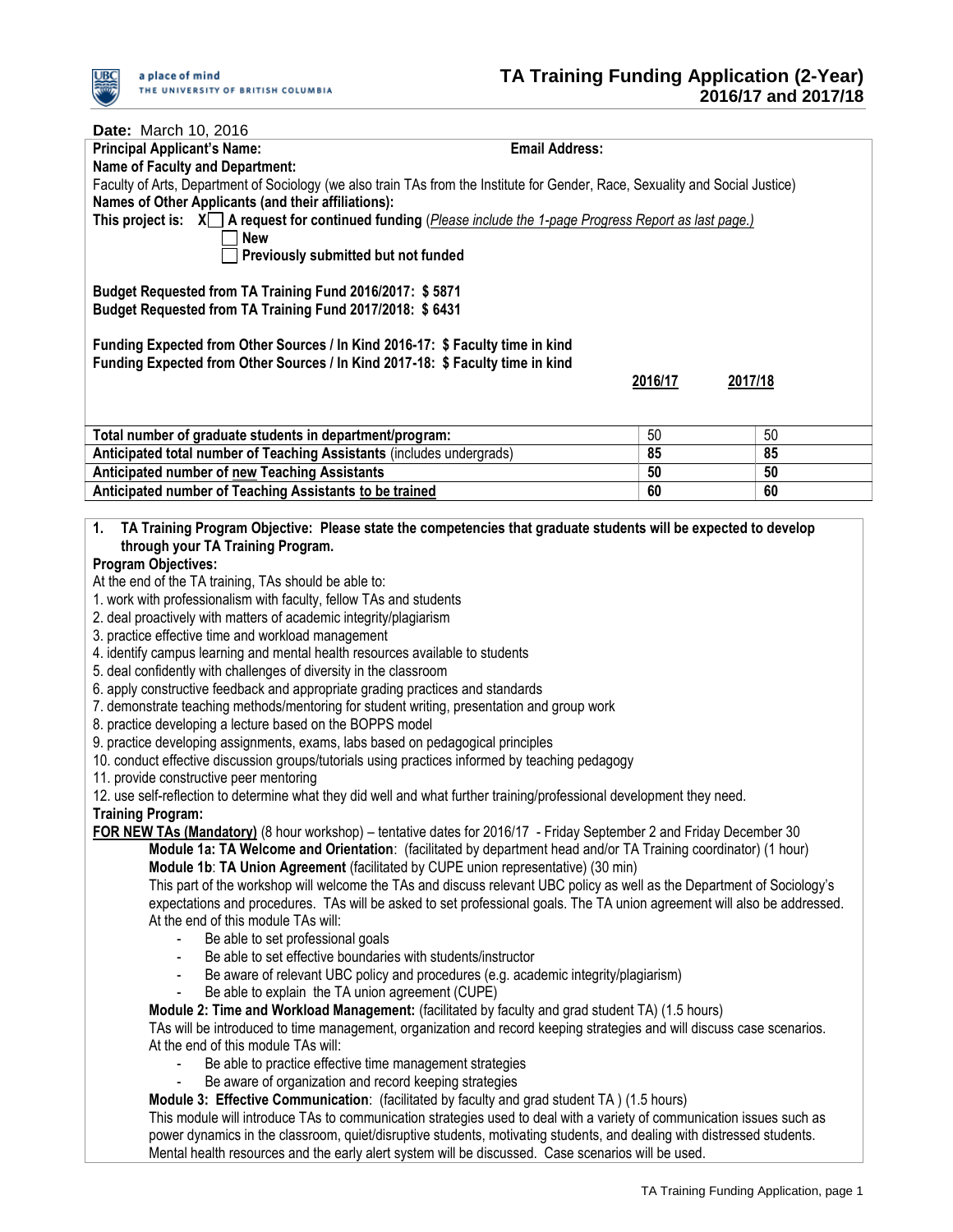

At the end of this module TAs will:

- Be aware of power dynamics in the classroom and be aware of strategies to deal with these dynamics
- Be able to communicate effectively with quiet students
- Be able to manage disruptive students
- Be aware of how to assist distressed students and have knowledge of mental health resources and the early alert system
- Have knowledge of motivational strategies (face to face and online)

**Module 4: Diversity in the Classroom**: (facilitated by faculty and grad student TA) (1.5 hours) Students will discuss issues of diversity in the classroom building on the "What I Learned in Class Today" video. Case scenarios will be used to practice strategies to manage tensions/conflict and cultivate a positive classroom climate. At the end of this module TAs will:

- Be able to use professional ethics
- Be able to create an environment of shared respect and responsibility
- Be aware of cultural, gender and sexual diversity
- Have practiced strategies to manage tensions/conflicts
- Be aware of Aboriginal issues (building on "What I Learned in Class Today")
- Be able to locate relevant campus resources (e.g. Access and Diversity)

**Module 5: Feedback/Grading/Evaluation**: (facilitated by faculty and grad student TA ) (1.5 hours)

This module will introduce new TAs to the Faculty of Arts grade standards and will discuss how to align assessment with learning objectives, provide constructive feedback, set appropriate standards, have consistency in grading and deal with grade conflicts. Case scenarios will be used.

At the end of this module TAs will:

- Be able to identify methods for providing constructive feedback
- Be able to articulate strengths and well as constructive improvements
- Be able to align assessment/evaluation with learning objectives
- Have consistency in outcomes
- Be able to set appropriate standards
- Be able to deal with complaints/grade conflicts

**Module 6: Wrap up and feedback:** (facilitated by TA Training coordinator) (30 min)

Remaining questions will be address and feedback on the workshop will be solicited

# **FOR ALL TAs (Mandatory)**

**Refresher Sessions**: (facilitator Senior TA) (1 hour) (October, February)

These session will be held over lunch with the goal of providing an opportunity to discuss TA challenges in an atmosphere of peer support. Content may include a refresher on communication strategies, grading and diversity in the classroom. TAs will share strategies under the guidance of the Senior TA.

**TA Training Feedback Session**: (facilitated by department head and TA Training coordinator) (1 hour) (December) The goal of this workshop is to allow TAs an opportunity to reflect on their TA practice in the term and to provide feedback on the TA training so that it can be revised accordingly.

At the end of this workshop TAs will:

- Participate in self-reflection
- Provide feedback on the TA training

**FOR ALL TAs (optional - by sign up)** – tentatively scheduled for September 2016 except for sessions 5 and 6

**Session 1: Conducting Discussion Groups/Tutorials**: (facilitated by faculty and a grad student TA) (1.5 hours) Sociology 100 TAs and others who are interested will be introduced to facilitation techniques and will discuss best practices. At the end of this module TAs will:

- Be prepared to structure a discussion(know how to begin, set the tone)
- Be aware of their audience (e.g. by name)
- Be able to identify strategies to ensure completion of readings
- Be able to frame intellectually challenging questions
- Be able to use inclusive participation techniques
- Be able to address and use non-verbal signals
- Be able to deal with bumps (e.g. airtime hogs)

**Session 2: Preparing a Lecture**: (facilitated by faculty and grad student TA) (1.5 hour)

Senior TAs who are interested in teaching will be introduced to teaching and learning styles, develop learning objectives and will be given an opportunity to teach a lesson in an undergraduate course. Additional guidance beyond the workshop will be provided by Instructors during the lesson development process.

At the end of this workshop TAs will:

- Be aware of different teaching and learning styles
- Be aware of the BOPPPS model of lesson development (Bridge, Objectives, Pre-Assessment, Participatory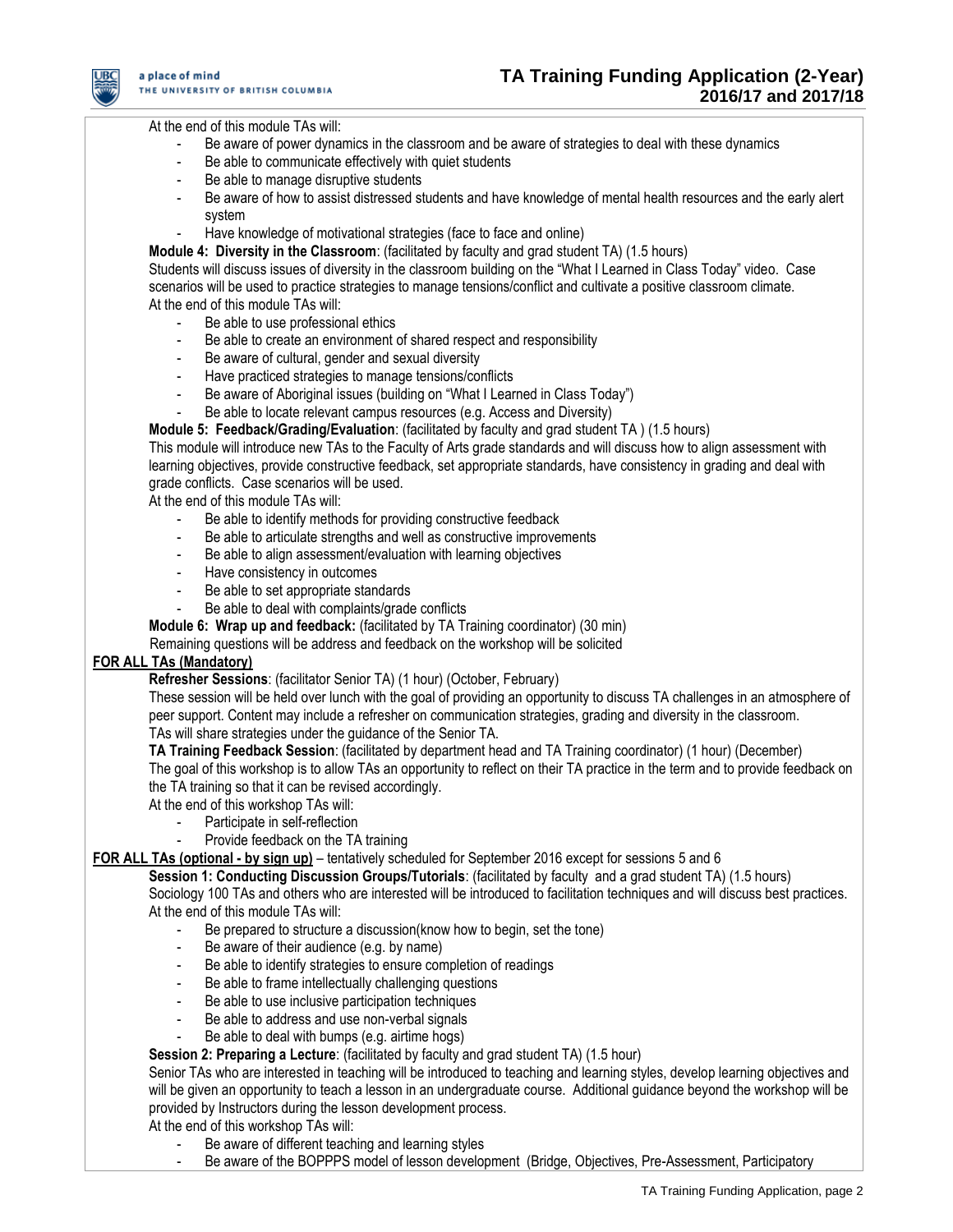

## Learning, Post-Assessment, Summary)

- Practice developing learning objectives for a lesson
- Sign up to give a lecture in an undergraduate course (optional and voluntary) (which will be digitally recorded and peer reviewed during the post teaching observation feedback session that will be facilitated by the Senior TA; see session 5 and 6 below). TAs will form teaching squares or triads depending on number interested.

After the workshop TAs who sign up to teach will prepare and deliver a lesson for the class they will TA in term 1, 2 or both. **Session 3: Mentoring student writing/presentations/group work**: (facilitated by faculty and librarian) (1.5 hrs) This workshop will introduce TAs to common challenges students face in writing, presentation and group work assignments and will practice dealing with these challenges using case scenarios. Writing center and library resources will be presented. By the end of this workshop TAs will:

- Be aware of library resources that can help students with their research/writing
- Have knowledge of writing center services for undergraduate students
- Be able to address common challenges in writing, presentation and group work assignments

**Session 4: Developing Assignments/Exams/Labs**: (facilitated by faculty and grad student TA) (1.5 hours) This workshop will introduce students to example assessment strategies (e.g. CTLT online resources) and will allow them to practice developing an assignment or writing exam/lab questions and a grading rubric/scheme which aligns with learning objectives.

At the end of this workshop TAs will:

- Be able to align assessment strategies with learning objectives
- Have practiced developing assignment/exam/lab questions
- Have practiced developing a grading rubric/scheme in line with learning objectives
- Be able to post teaching and learning resources in STAR (Sociology Teaching Artifacts Repository)

**Session 5 and 6: Teaching squares/triads post teaching observation feedback:** (facilitator Senior TA and TA Training coordinator) (1.5 hours) (November, March)

This workshop builds upon the preparing a lecture workshop provided in Session 2. TAs will learn how to provide peer feedback on the digitally recorded lessons taught in undergraduate classes.

At the end of this workshop TAs will:

- Be aware of common teaching challenges
- Be able to identify areas in their own teaching that they would like formative peer feedback on
- Have practiced providing one-on-one feedback to other TAs
- Reflect on their teaching practices

#### **2. What will the participants in your TA Training program do to help them develop the competencies listed above?** ( -TAs will participate in a series of TA workshops (as described above)

-A TA handbook will be distributed

-TAs will be given one-on-one peer mentoring and formative feedback by a Senior TA

-The department's online teaching resource repository (STAR) will be developed and expanded and made available to all TAs. Workshops have been developed based on faculty and previous TA feedback. TAs will engage in exercises to help build these competencies (e.g. discussion of scenarios): complete readings or review handouts related to the issues discussed; participate in brainstorming and breakout sessions to deal with specific issues (e.g. marking, feedback): watch a short UBC-based video on Aboriginal issues in the classroom.

#### **3. TA Training Program Assessment: How will you know that your participants are developing the competencies listed above?**

We will know through a variety of means:

-anonymous feedback forms after each TA training session to assess whether TAs feel they are being provided with the resources/information they need

-instructor evaluations of their TAs at the end of term

-review of student evaluations of TAs at the end of each course

-Senior TA and TA Coordinator attendance at CTLT events (e.g. TA CoP)

-peer reviews by Senior TA providing one on one feedback on teaching

-debrief session with TAs regarding feedback/mentoring experience

-TA survey and focus group for self- reflection feedback and program feedback

**4. TA Training Program Timeline.** (The timeline table is provided as a guideline. Please add or subtract rows as required and/or add space immediately below the table to outline what will take place and when.)

| <b>Event &amp; Description</b> *Please list competencies (from #1 above) to be                                 | Length  | Anticipated                | Number of           |
|----------------------------------------------------------------------------------------------------------------|---------|----------------------------|---------------------|
| covered at each event.                                                                                         | (hours) | Date(s)                    | <b>Participants</b> |
| Training workshop for new TAs – offered twice. Will address competencies<br>(from #1 above): 1, 2, 3, 4, 5, 6. | 8hrs    | Sept 2 2016<br>Dec 30 2016 | 50 total            |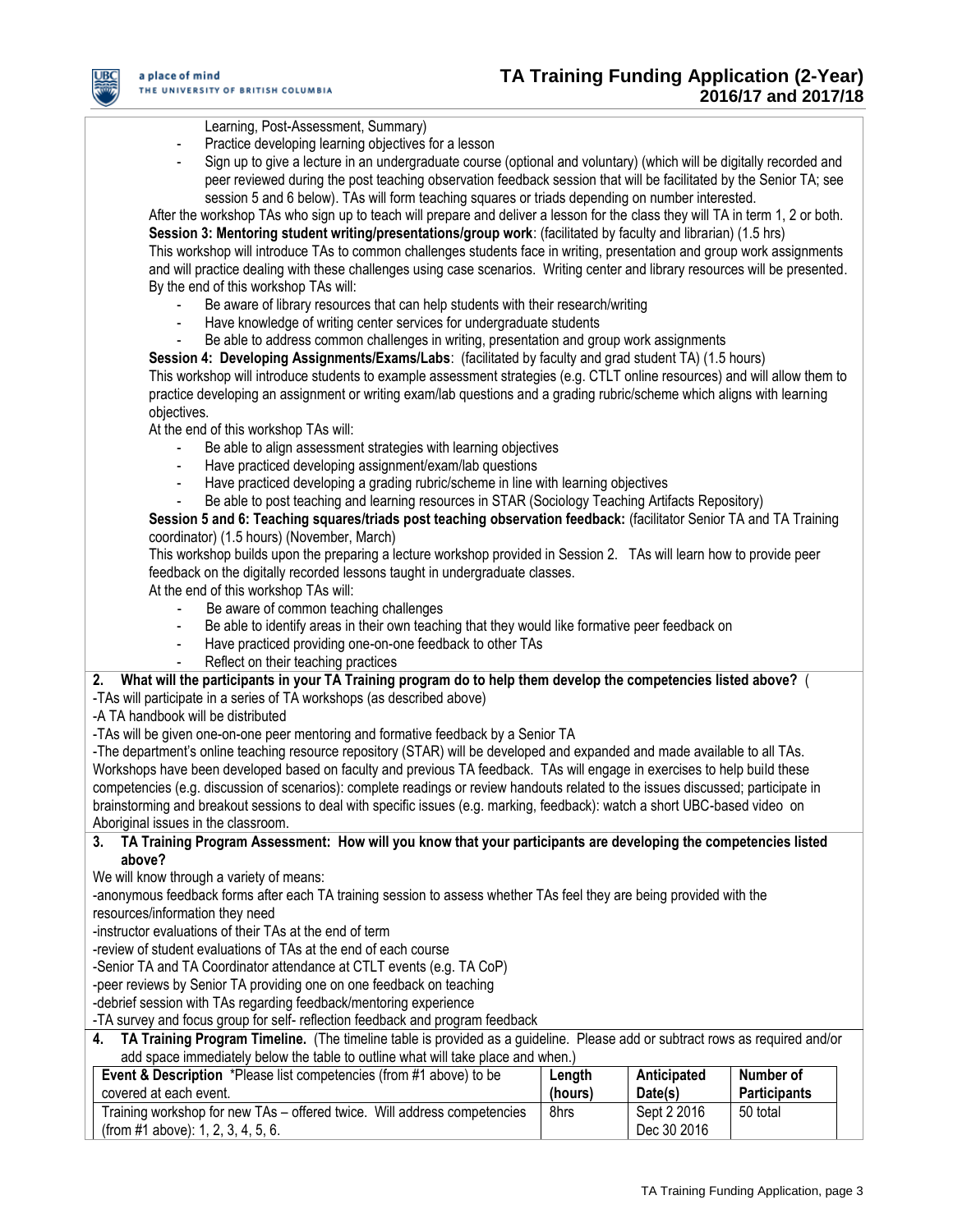

| Refresher sessions – offered twice. Competencies will depend on topics      | 1 hr      | Oct 2016 | 30-35 each |
|-----------------------------------------------------------------------------|-----------|----------|------------|
| requested but will likely address 5 and 6.                                  |           | Feb 2017 |            |
| TA Training feedback session. Competency 12.                                | $1.5$ hrs | Dec 2016 | -40        |
| Conducting Discussion Groups/Tutorials. Competency 10.                      | $1.5$ hrs |          | 25         |
| Preparing a Lecture. Competency 8.                                          | $1.5$ hrs |          | 25         |
| Mentoring student writing/presentations/group work. Competency 7.           | $1.5$ hrs |          | 25         |
| Developing Assignments/Exams/Labs. Competency 9.                            | $1.5$ hrs |          | 25         |
| Teaching squares/triads post teaching observation feedback - offered twice. | $1.5$ hrs | Nov 2016 | 20 total   |
| Competencies 11 and 12.                                                     |           | Mar 2017 |            |

**5. Do the courses in which your TAs will be working engage directly with Aboriginal history, cultures, or systems of knowledge as part of the curriculum? \_\_\_x\_\_ YES \_\_\_\_\_\_ NO**

 **If yes, how will TAs be prepared for these encounters?**  We address a range of issues related to intercultural communication, including issues of discrimination, indigeneity, racialization,

sexuality, and stereotyping. Please see above diversity in the classroom module for new TAs. We expect this to also be discussed in the refresher sessions. We plan to continue to consult with Amy Perrault and/or a Positive Space staff member in the development of this module.

**6. What kinds of social and cultural diversity will your TAs encounter in the classroom and curriculum?**

Differences by social class, gender, sexuality, ethnicity, racialization, age, country, first language, religion, immigration status, first generation university students, and disability status are the main social and cultural diversity differences TAs will encounter.

# **What will be done to prepare TAs for these encounters?**

Our module on diversity in the classroom focuses explicitly on raising awareness and providing specific examples of teaching moments that are helpful in addressing classroom diversity. Social and cultural diversity is raised in each of the other workshops, although not as centrally (e.g. definitions of plagiarism and how these are variously understood by different cultural traditions). Amy Perrault and Positive Space staff member will continue to be consulted in the development of this workshop to help TAs understand issues around indigeneity and diversity, and describe available resources at UBC for TAs.

# **7. Are you involving senior TAs in your TA Training program? If so, how?**

New to our program this year – we plan to hire a Senior TA that will help with the organization of the TA Training program, but more importantly, be the official peer contact person for all TAs with questions/concerns. This senior TA will also set up a TA 'buddy system', matching a junior TA with a senior TA in a mentoring arrangement so that TAs can feel supported throughout the term. The Senior TA will also facilitate some of the TA Training sessions (see program in #1 above).

In addition to the Senior TA, grad student TAs will be asked to co-facilitate workshop modules and sessions with faculty (see program in #1 above).

### **8. How were TAs in your department/program consulted in the development of this proposal? How will TAs be involved in the development and delivery of the TA Training program?**

We always hold a feedback workshop to seek input from current TAs and we have done that again this year. Grad student TAs will cofacilitate the training sessions/modules as per the descriptions in question 1 above.

Last year, in addition to our feedback session in December, we collected survey data from TAs, faculty and students. These yielded insights into priority areas for TA training. We have added several sessions as suggested by the feedback: preparing a lecture, effective communication, peer mentoring, mentoring student writing/presentations/group work, developing assignments/exams/labs, and refresher sessions. Our plan is to once again collect survey data from faculty, TAs and students for the 2016-2017 training cycle to know what changes to make for the 2017-2018 cycle.

### **9. When was the last time you did a needs assessment of TAs and Faculty members in your department? How have you incorporated the results of that needs assessment in your TA Training?**

Faculty needs assessment was done last year (survey). TA needs assessment was done last year (survey) and every year (feedback session). We did a major overhaul on our program last year as a result of the survey data. This year the main changes were to the structure of the program (mandatory 1 day session for new TAs before the start of term and optional sessions for experienced TAs as well as the incorporation of a Senior TA to help facilitate the program, set up mentorship pairs and be the peer point of contact for concerns/issues regarding TAing.

# **10. Support units contacted/consulted:**

| Unit/Resource | <b>Person Contacted</b>                                         | Date of Contact                                                                          | <b>Nature of Contact</b>                       |
|---------------|-----------------------------------------------------------------|------------------------------------------------------------------------------------------|------------------------------------------------|
| <b>CTLT</b>   | Joseph Topornycky, Manager, Graduate<br><b>Student Programs</b> | At TA CoP meetings (two<br>years) as well as prior year<br>meetings regarding this grant | Advice on content                              |
| <b>CTLT</b>   | Shaya Golparian, Educational Developer                          | Meeting on Jan 26, 2016 and<br>at TA CoP meetings (2 years)                              | Review of application and advice<br>on content |
| <b>CTLT</b>   | Amy Perrault, Strategist for Aboriginal<br>Initiatives          | Prior year meetings                                                                      | Feedback on diversity session                  |